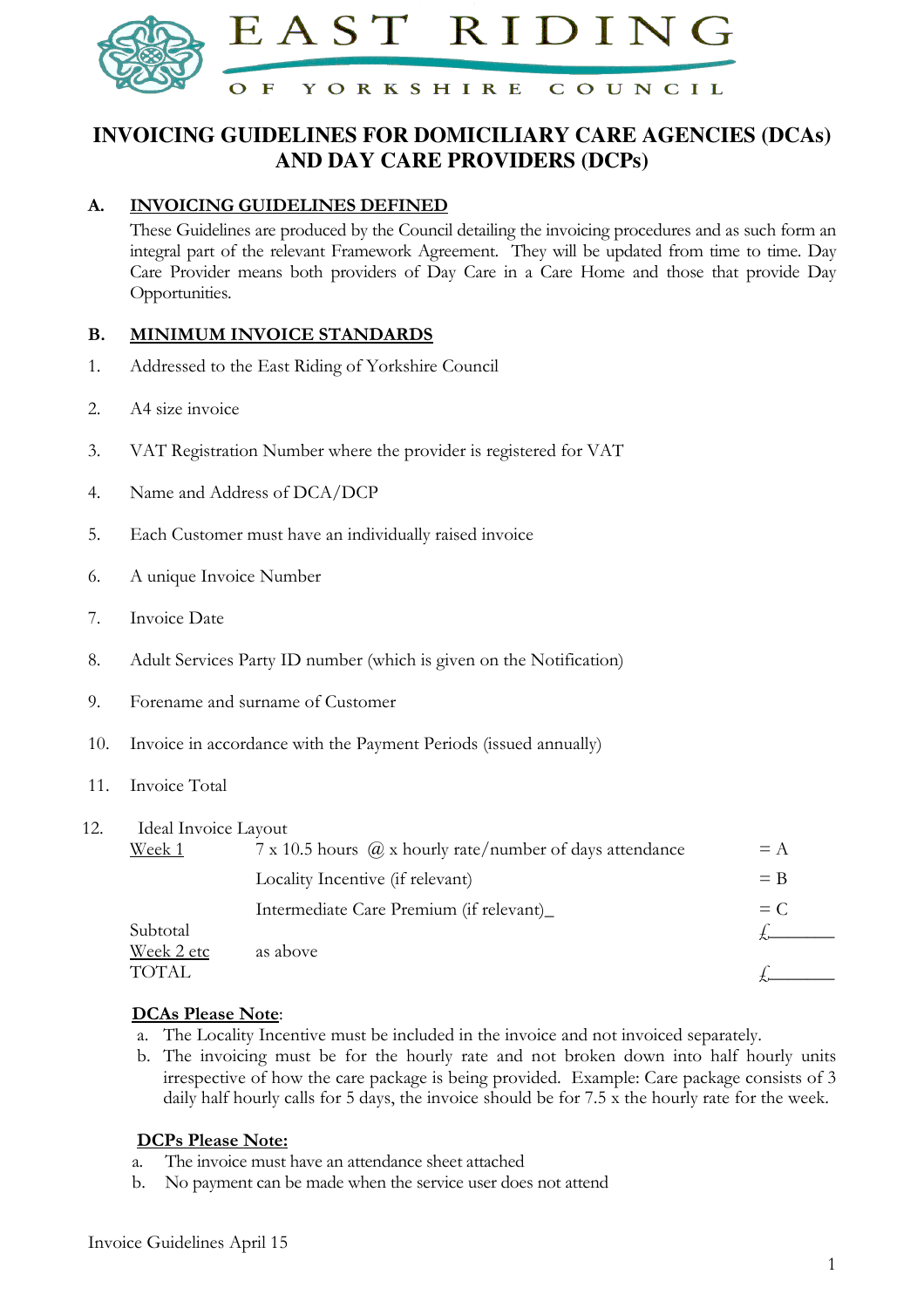# INVOICING GUIDELINES contd.

- 13. The Council must be invoiced regularly every four weeks.
- 14. Where invoices from the DCA/DCP are remitted more than 16 weeks after the end of the relevant Payment Period the Council reserves the right not to make payment to the DCA/DCP.
- 15. For information with regard to the 80% prompt payment scheme for DCAs only see Section I.

#### C. WHERE TO SEND INVOICES:

Assessments and Payments County Hall Beverley East Riding of Yorkshire HU17 9BA

#### Note: invoices and correspondence should be sent via email to: assessments.payments@eastriding.gov.uk

#### D. PAYMENT METHOD

- 1. Payment will be made by BACS transfer
- 2. Payments are made in arrears from the Monday after the end of a payment period e.g: Payment Period ends 28 June 2015, Assessments and Payments will commence processing of correct invoices for the previous period on 29 June 2015. Invoices are processed in receipt date order. Once payment has been made a remittance advice will be generated and sent by our Payments Team. Should you wish to receive this via email please put this request in an e-mail to assessments.payments@eastriding.gov.uk.
- 3. Payment will be made in arrears, as described in 2 above, within 21 working days of a correct invoice becoming payable (the end of the period or the date the invoice is received whichever is later), providing the invoice complies with the standards set out in Section B. Note: the framework agreement gives the Council the right to off-set any overpayments against future payments (Finance Schedule).

### E. COUNCIL WILL RETURN INCORRECT INVOICES

Invoices will be returned to you unpaid for one or more of the following reasons:-

- 1. Invoice does not contain the information detailed in the minimum standards section
- 2. Invoice is incorrectly calculated in some way. Note the Council cannot amend invoices.

#### F. NOTIFYING AMENDMENTS/CHANGES AND TERMINATIONS OF CARE PACKAGES

DCAs: Notification will be undertaken using fully completing a 'standard paper form'. This will be transferred to the Contract Evaluation & Review Tool Forms (CERT FORM) in due course. The amendments should be e-mailed to contract.review @eastriding.gov.uk and must be passworded using your standard password Day Care/Ops Notifications will be undertaken by e-mail always quoting the pid number. This notification process will also be moved to the Contract Evaluation &

Review Tool Forms (CERT FORMS) in due course.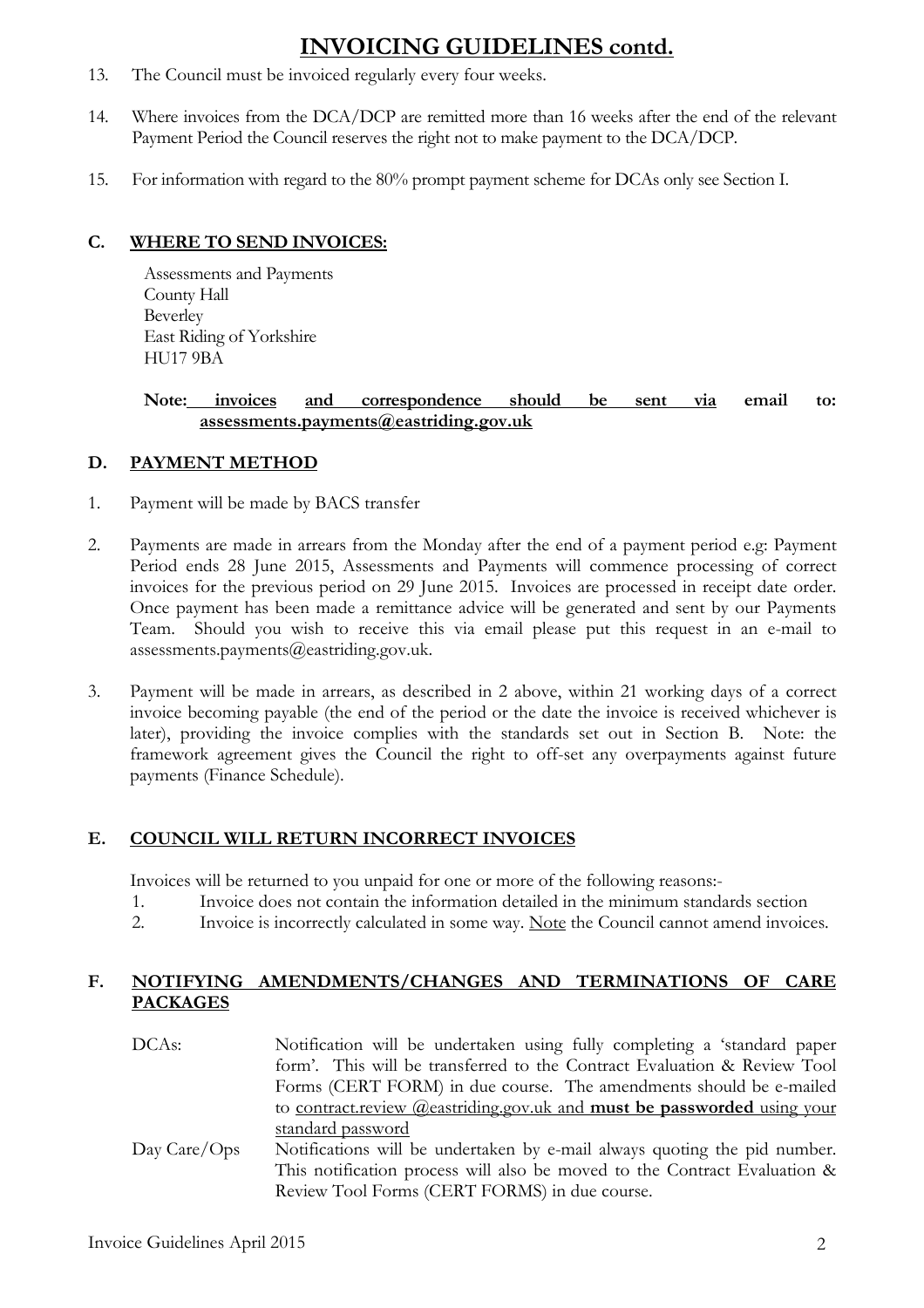## INVOICING GUIDELINES contd.

### G. SERVICE USER DISAGREES WITH INFORMATION PROVIDED BY THE DCA/DCP

If the Service User disagrees with an account the Council has sent them, and this is based on information provided by the DCA/DCP, the Contract & Review Team will request information confirming the dates and times of the disputed calls/attendance where appropriate. The way the Council does this is to contact the DCA/DCP, in writing, asking for the relevant information. Hopefully this will resolve the issue. However, if the DCA/DCP does not respond to the information request after 3 weeks the Council will assume the information provided by the Service User is correct and if this results in reducing the amount paid to the DCA/DCP this will be reclaimed automatically in accordance with S2.7.3 of the framework agreement. The clause will also apply if the DCA/DCP agrees the initial data was incorrect and so has resulted in an overpayment to them.

#### H. USEFUL CONTACT DETAILS

Contract enquiries Contract & Review Team County Hall Beverley East Riding of Yorkshire HU17 9BA Phone: 01482 396535 Fax: 01482 396447 Email: contract.review @eastriding.gov.uk

Invoice and payment enquiries Assessments and Payments County Hall Beverley East Riding of Yorkshire HU17 9BA Phone: 01482 394816 Fax: 01482 394749 Email: assessments.payments@eastriding.gov.uk

Enquires if a payment received but no remittance advice

Payments Section County Hall Beverley East Riding of Yorkshire HU17 9BA Phone: 01482 394293 Fax: 01482 394209

Change of bank details Payments Section County Hall Beverley East Riding of Yorkshire HU17 9BA Phone: 01482 394293 Fax: 01482 394209

# INVOICING GUIDELINES contd.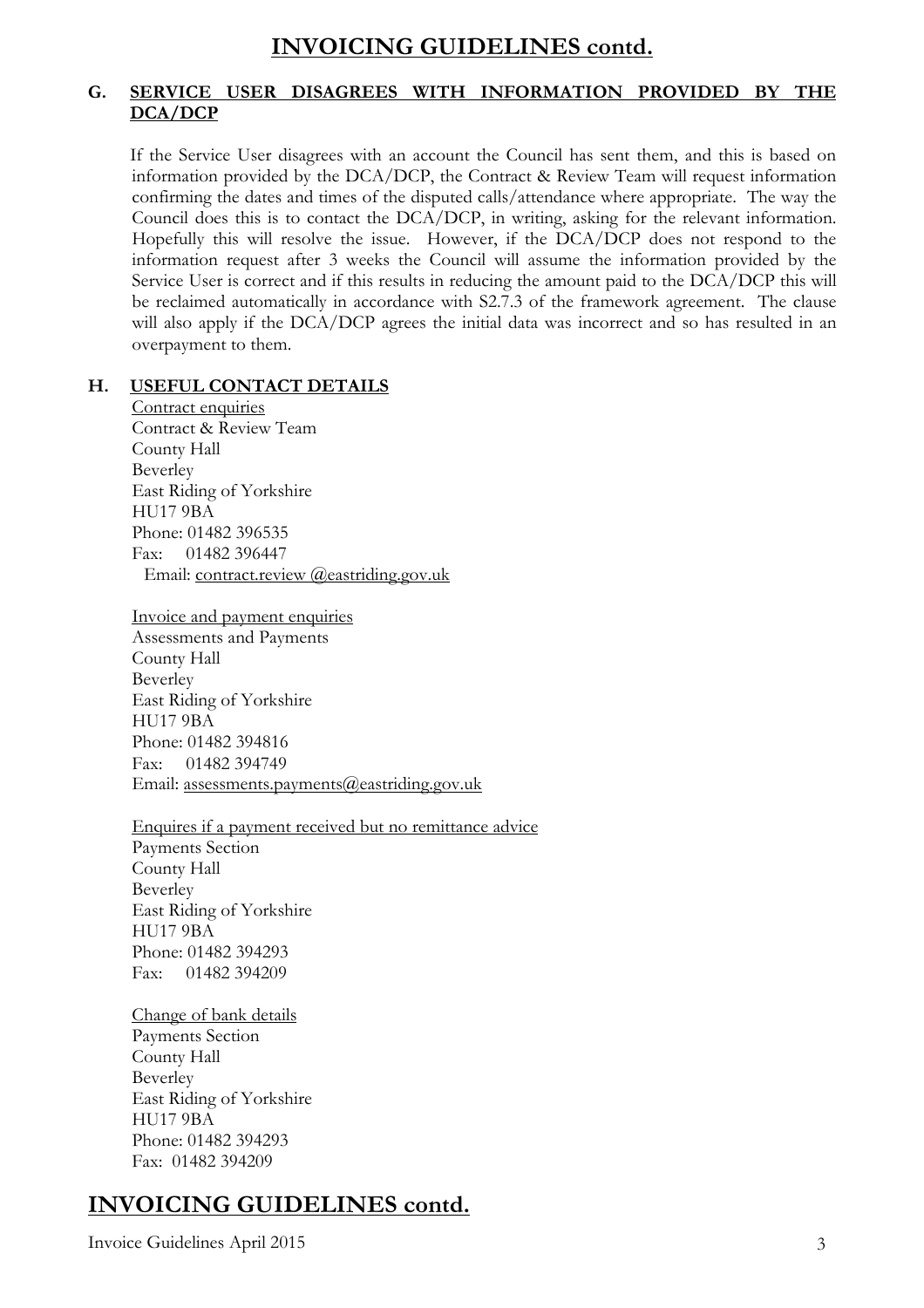#### I. 80% PROMPT PAYMENT SCHEME (this is not available for Day Care Providers)

DCAs can be included in this Scheme at the Council's discretion. DCAs will be paid 80% of the total service they have provided, within 5 to 7 working days following receipt of the Payment Control Sheet by the Council (subject to the conditions below). To facilitate this process the DCA will provide a list of services on a Payment Control Sheet.

Please note:-

- 1. The Council reserves the right to exclude any DCA from the 80% Payment Scheme without notice.
- 2. Only one 80% payment per DCA will be made in respect of each payment period.
- 3. The Payment Control Sheet will not include any invoices in respect of another payment period.
- 4. Due to the limited amount of time available for the Council to make payment, it is essential that the Payment Control Sheet (see example below) is accurately prepared.
- 5. DCAs will, at the end of each payment period and in accordance with this procedure, provide the Council with:
	- a Payment Control Sheet a model is included below. This is only a suggested layout however the DCA's own version must include at least all the information in the model. Payment Control Sheet (see below). Part A of the Payment Control Sheet must be completed and certified as correct by the DCA
	- the invoices referred to in the Control Sheet
- 6. Assessments and Payments' audit trail, to ensure that not more than 80% of the expected cost is claimed by the DCA, is undertaken by running a report from the Council's database for the expected commitments for each DCA

.